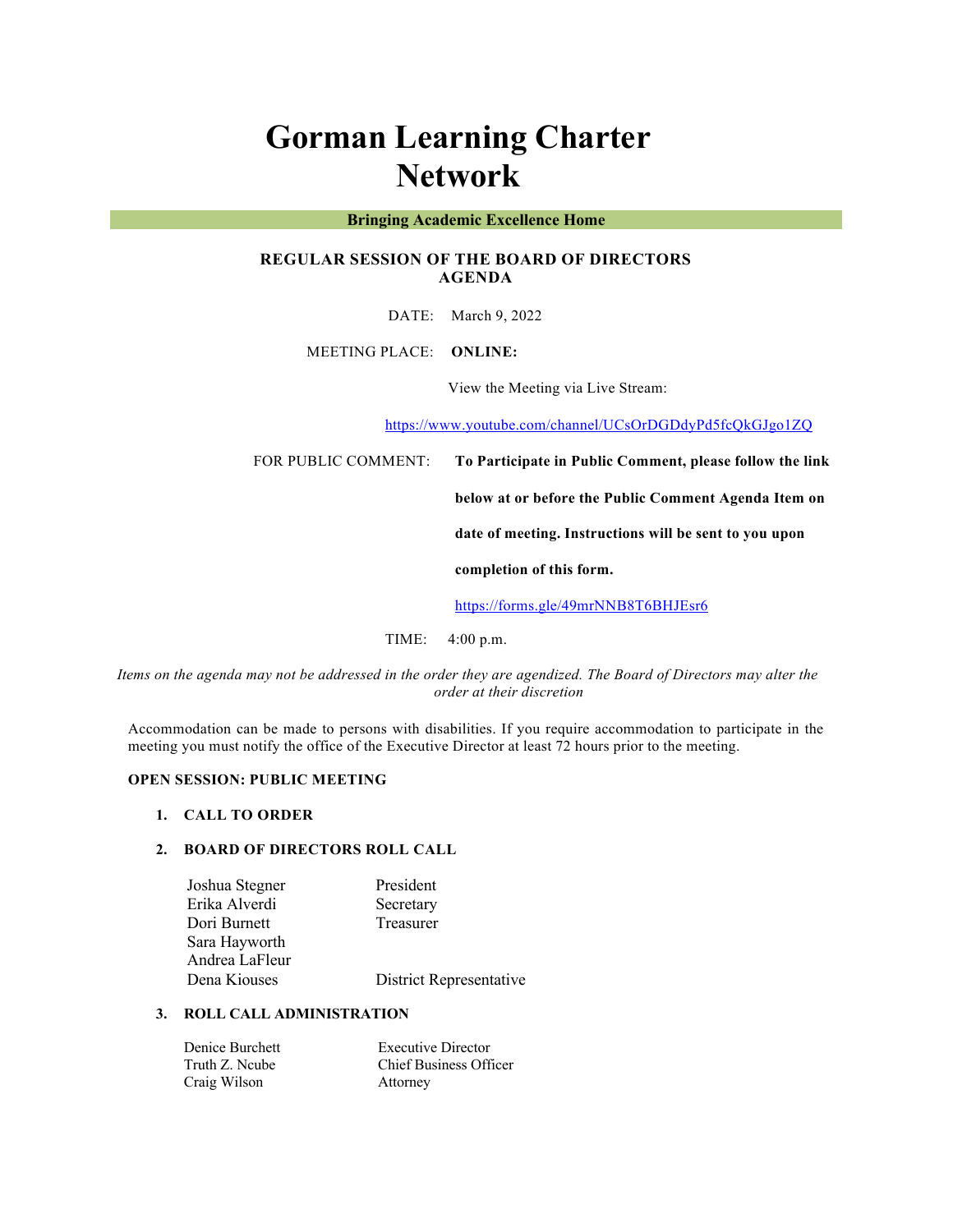# **4. PLEDGE OF ALLEGIANCE**

#### **5. VIRTUAL MEETING FINDING AND APPROVAL**

**a. Finding:** Gorman Learning Charter Network Board of Directors determines, in accordance with Government Code Section  $54953(e)(1)(B)$ , that meeting in person would present imminent risks to the health or safety of attendees. Pursuant to Government Code Section  $54953(e)(3)$ , the Board has also reconsidered the circumstances of the State of Emergency declared by the Governor on March 4, 2020, and finds the State of Emergency continues to directly impact the ability of the Directors to meet safely in person and/or that State or local officials continue to impose or recommend measures to promote social distancing.

#### **6. APPROVAL OF THE AGENDA**

## **7. APPROVAL OF THE MINUTES**

**a.** Approval of the minutes from the regular session meeting of February 10, 2022.

#### **8. COMMUNICATION FROM THE PUBLIC**

*This portion of the meeting is set aside for the purpose of allowing an opportunity for individuals to address the Board of Directors regarding matters on or not on the Agenda but within the Board of Directors subject matter jurisdiction. The Board of Directors is not allowed to take action on any item that is not on the Agenda, except as authorized by Government Code Section 54954.2. Presentations are limited to 3 minutes. The total time allotted for public comment is 45 minutes. If you wish to speak please complete a Communication from the Public form online and provide it electronically to the Board Secretary before the meeting.*

#### **9. COMMENTS FROM BOARD MEMBERS CONCERNING ITEMS NOT ON THE AGENDA**

#### **10. CONSENT AGENDA**

*Items on the Consent Agenda are considered routine and/or are deemed to be consistent with the item adopted Committee Policies and carry the recommendation of the Administration. The Consent Agenda may be enacted by one motion with a Roll Call vote. There will be no separate discussion of the items unless a board member so requests, in which case the designated item(s) will be considered following approval of the remaining items.*

- **a. Human Resources HR Action Report**
- **b. Business Services Division Check Register**
- **c. Business Services Division Payroll Expenditures**
- **d. Division Purchase Order Listings**
- **e. Business Services Division Credit Card Register**

#### **11. REPORT & COMMUNICATION TO THE BOARD OF DIRECTORS**

- **a. Executive Director – Denice Burchett**
- **b. Chief Business Officer – Truth Z. Ncube**

#### **12. INFORMATION/DISCUSSION/ACTION AGENDA**

**a. Review, Discussion and Approval of Gorman Learning Charter Network's Audit Report – Truth Z. Ncube, Chief Business Officer, and Eide Bailey Representative**